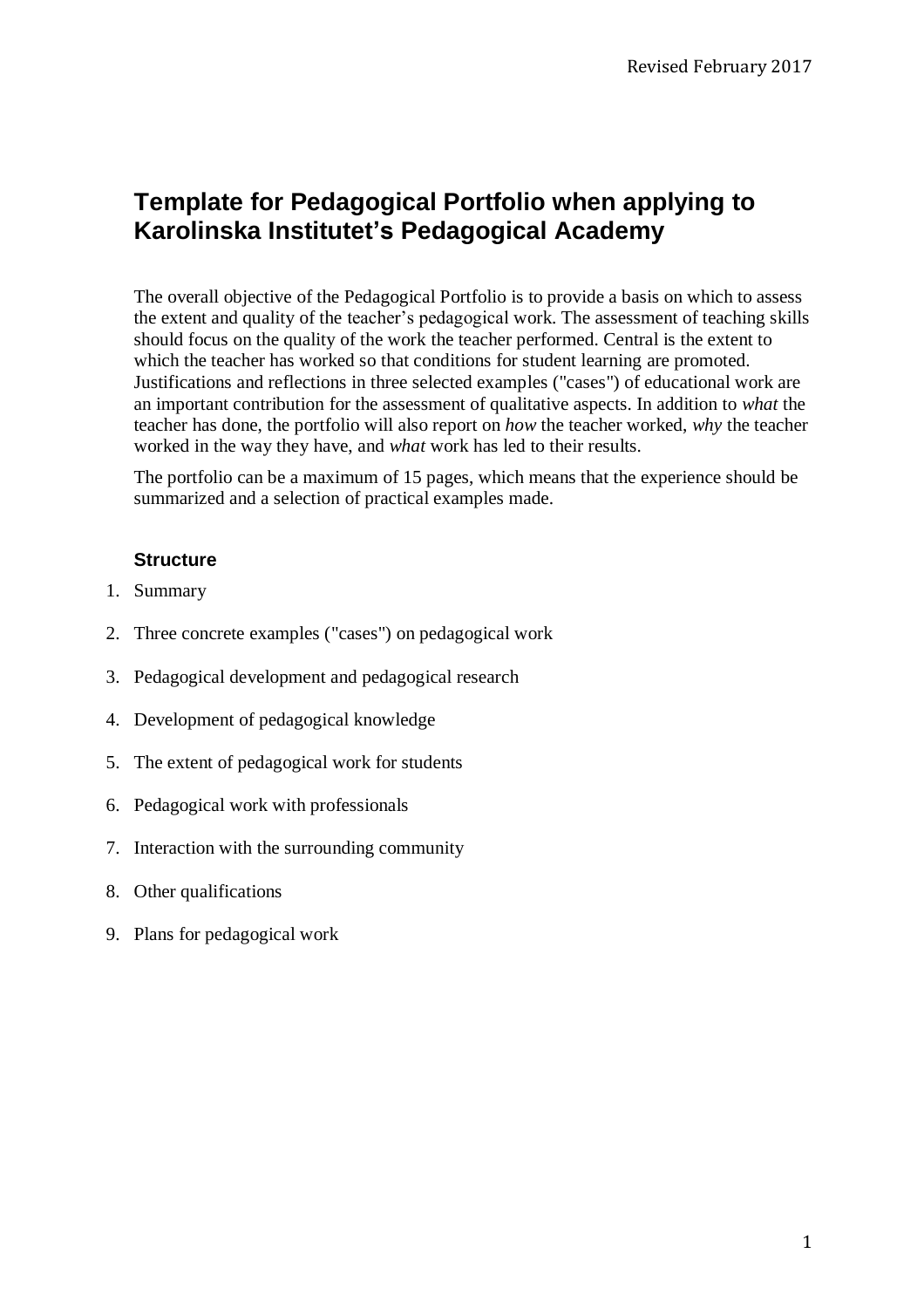# **1. Summary**

Summary and justification for the selection of the qualifications which are presented in the portfolio.

# **2. Three concrete examples ("cases") on pedagogical work**

Describe three concrete examples of your pedagogical work. We suggest you choose various types of pedagogical work, for example; both teaching session(s) and development projects. These "cases" can be used to describe what you have done, how and reasons why you decided to do this way. Development projects can touch upon examination and assessment, adoption of pedagogical methods, program development, support of colleagues or other.

Justify your actions based on proven experience and educational research as much as possible (references please). Examples should also include your reflections and critique of your pedagogical choices. Examples can also include your reflections on how you have developed your approach to teaching, guide and/or the evaluation, and what practical changes might have resulted.

# **3. Pedagogical development and pedagogical research**

You can list and briefly summarize the following:

- Pedagogical development, research and pedagogical projects that you have implemented. Specify if you worked individually with the development or together with others.
- Commitment and responsibility in pedagogical committees or boards, etc.
- Presentations at pedagogical conferences locally, nationally, or internationally.
- Pedagogical publications, such as reports and scientific articles.

#### **4. Development of pedagogical knowledge**

- Completed courses (at least 10 weeks) in higher education pedagogy at and/or outside Karolinska Institutet (course providers, scope, time/date).
- Other pedagogical activities that you participated in (national and international) like pedagogical conferences, teacher exchanges, workshops or seminars.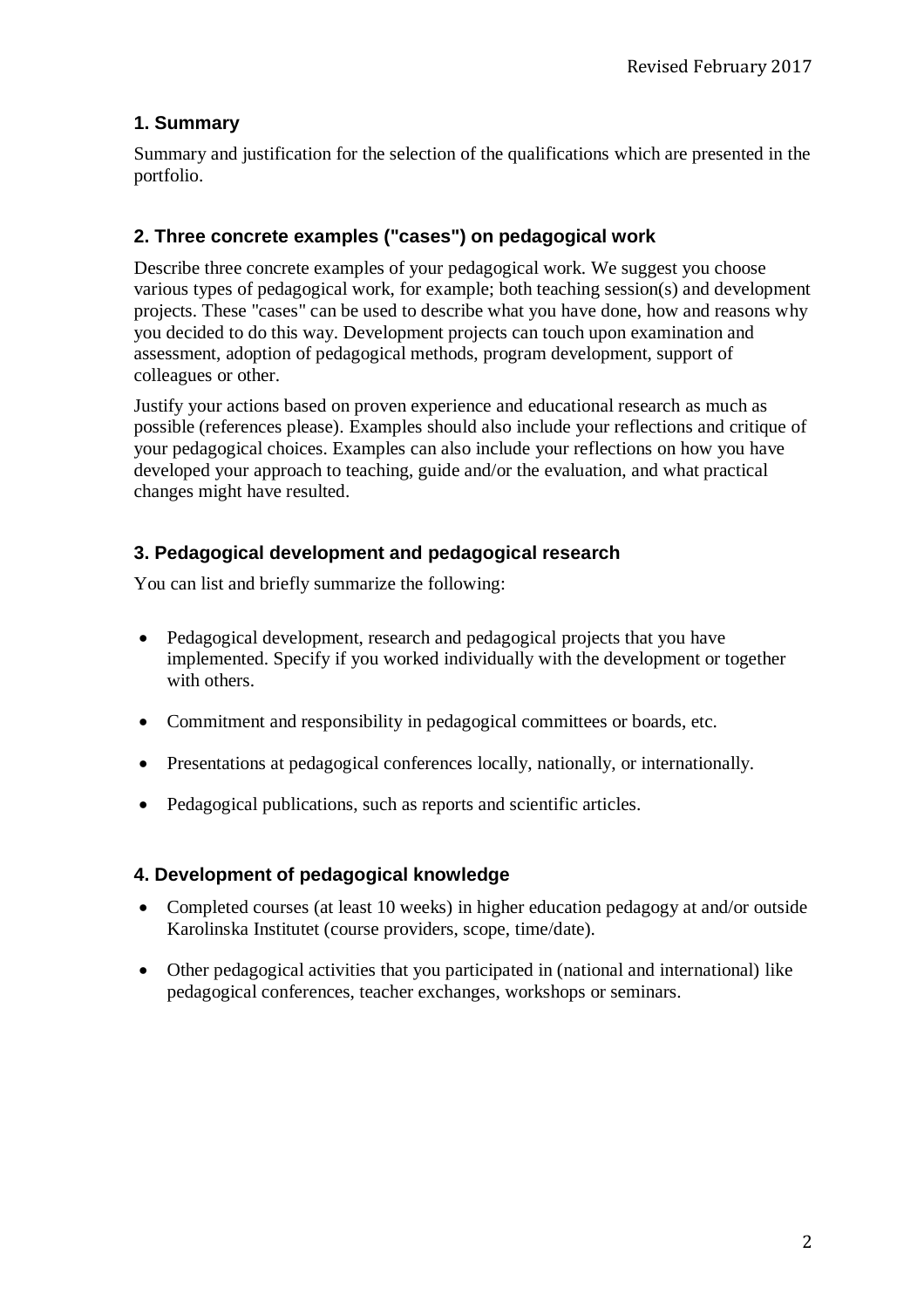## **5. The extent of educational work for students**

This part describes the *scope* and *breadth* of your pedagogical work with students. Here you should document your experience of pedagogical work in education at the undergraduate, graduate and postgraduate level. It should be clear what level of pedagogical work you are targeting. Describe the extent and type of the pedagogical mission. The art and diversity of the teaching, such as the experience of examination, assessment and evaluation should be apparent. You choose yourself how you want to present the scope of your pedagogical work, below are suggestions on what may included:

- Examples of courses and programs you taught within.
- Involvement in teaching can be reported in total years and the percentage of full-time employment. The teaching time includes planning, implementation and follow up work.
- *Pedagogical mission.* Different roles/tasks you had in relation to education and teaching in higher education.
- *The art and diversity of teaching.* Teaching occasions, for example lectures, seminars, demonstrations, lab teaching, supervision in clinical training, tutoring in PBL, IT-based instruction and/or supervision of individual projects.
- *Examination and assessment.* Scope of and responsibility for different types of examinations, such as theoretical, practical, oral or written examinations and design of assessment templates.
- *Production of teaching aids/educational materials.* Development of teaching aids/educational materials. Include a description of the pedagogical considerations. Any evaluations and experiences of these are essential to include. Highlight if they are this available for more teachers to use in their teaching.
- *Course evaluation and evaluation of teaching and education.* Short description of your responsibilities and/or participation in the evaluation context.
- *Internationalization.* Participation in teacher exchange with foreign universities.

#### **6. Pedagogical work with professionals**

- Document experiences of pedagogical work in the health and medical care settings, for example: patient education, teaching of relatives or colleagues.
- Pedagogical work for inter-professional collaboration and education of health care professionals should also be described here.